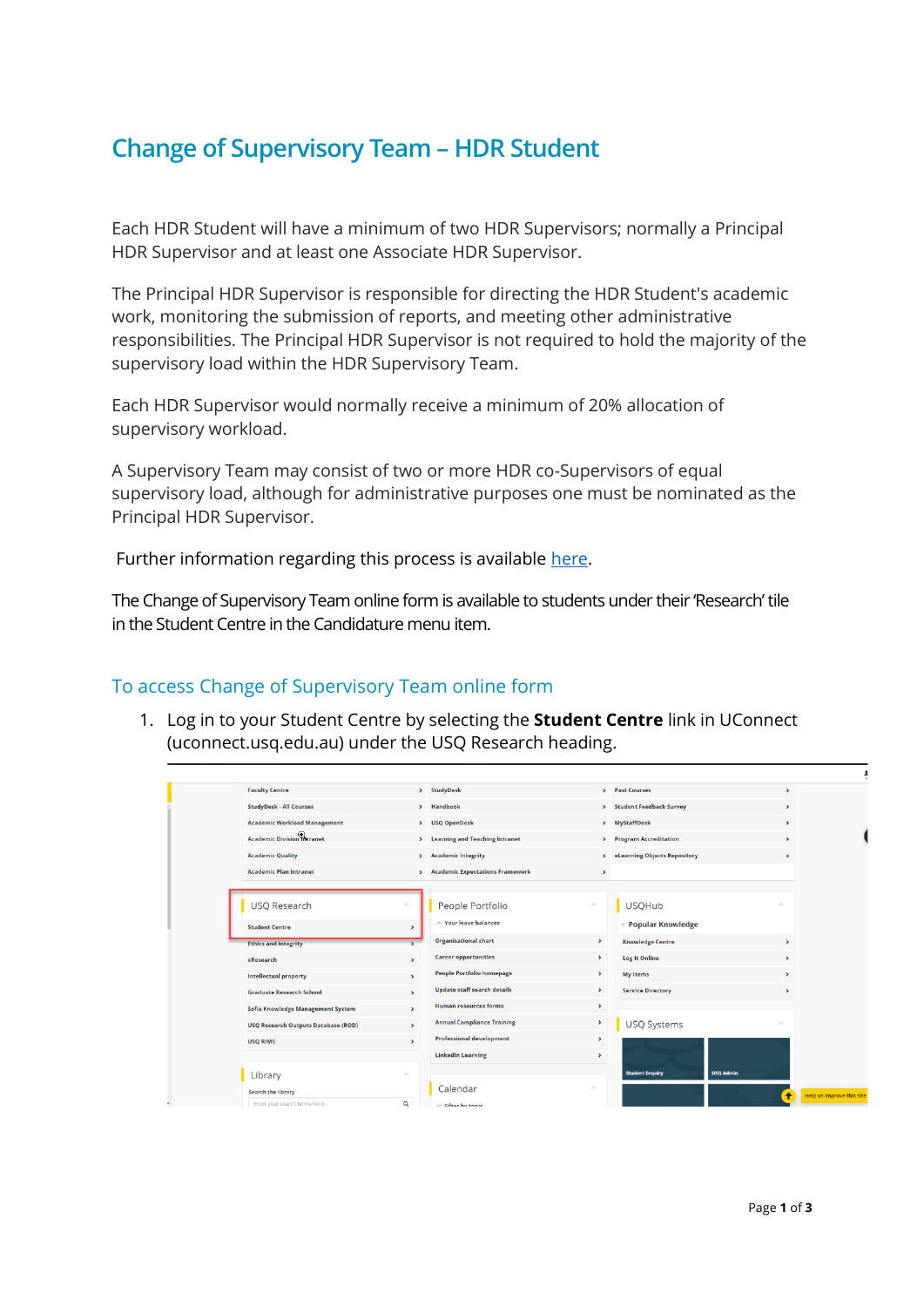2. Click on the Research tile.



(Note: Student name, candidate number, thesis title, Supervisors will be populated with your information. These have been hidden in this document for privacy reasons).